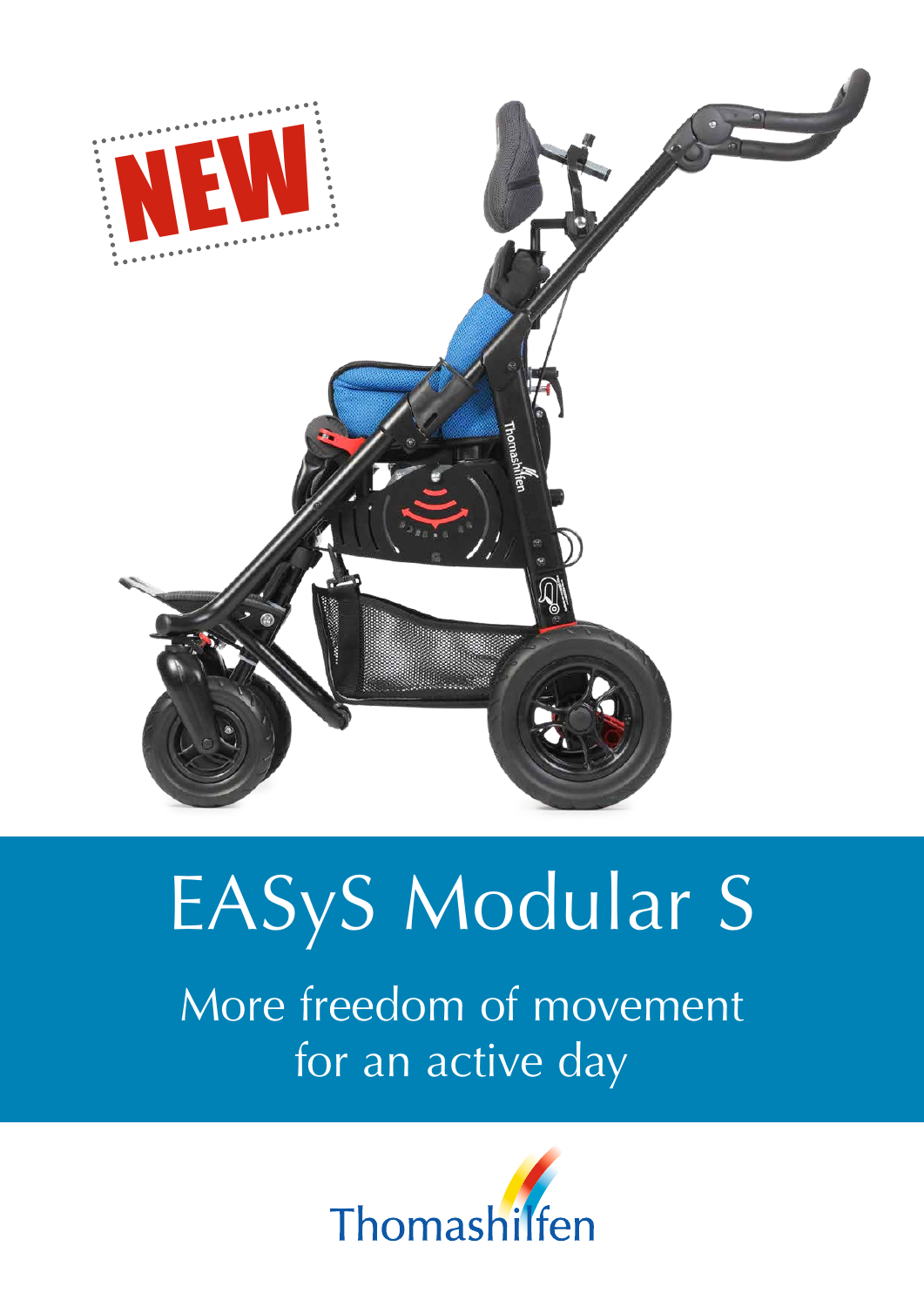# More head support, more comfort This is NEW ...

The perfect choice for children who need more positioning support in combination with the best possible freedom of movement. The short back in addition to the multidimensional adjustable headrest ensures ideal adaptation and support for active children. A large variety of adjustments for optimal seating, positioning and comfort in motion are the basis for taking part in everyday activities.





## More freedom of movement for an active day

Small height and depth adjustable arm supports are positioned close to the child's body, for relaxed sitting



140° resting position offers comfort and relief for the child's spine.



Easy seat assembly and rapid change of viewing direction – without tools:

- **•** forward facing
- rear facing

**Much more storage space available under the seat:** washable basket (inclusive) vent tray for medical devices (optional)

Soft suspension absorbs vibrations and ensures a smooth ride without compromising steering



 seat tilt-in-space separating the seat from the base



Multi-dimensional adjustable headrest for optimum adaptation and support

(four possibilities) **NECK SUPPORT:** supports the sensitive neck area during head movements



**SHELL:** gives maximum support for the whole head



**ADJUSTABLE:** both sides adjust for individual positioning





**ADAPTER:** an option for a custom-made headrest

**Choose between 4 different HEADREST possibilities:**